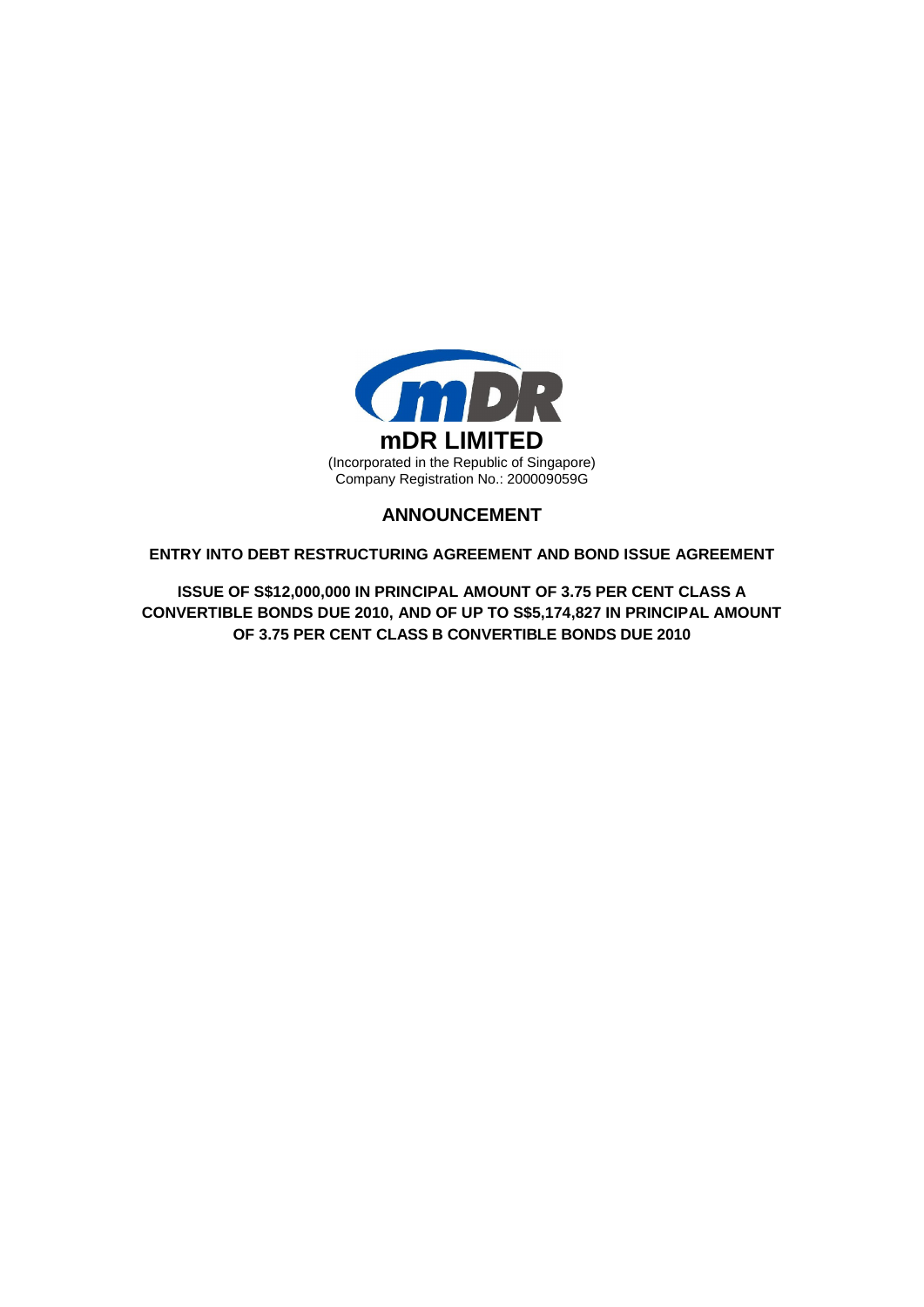# **INTRODUCTION**

### *Background*

One of the key priorities of the Company since FY2005 is to complete a long-term restructuring of its loan, reduce its borrowings and work towards a normalisation of credit and banking facilities extended by its Lenders.

The Company has been working closely with its Lenders to negotiate a beneficial loan restructuring structure, as communicated through its previous SGX announcements (the latest being paragraph 10 of the Company's third quarter results announcement for FY007 made on 13 November 2007).

Towards this end, the Company has, since 2005, reduced its borrowings by approximately S\$25.1 million through capital repayments.

## *Execution of Bank Restructuring Agreements*

The board of directors of mDR Limited (the "**Company**") is pleased to announce that the Company has on 20 January 2008, together with Distribution Management Solutions Pte. Ltd, Distribution Management Solutions (Hong Kong) Co Limited ("**DMS (HK)**"), PC (Singapore) Pte Ltd, Super Mobile Pte Ltd, A-Mobile Pte Ltd, Menel Pte Ltd (collectively, the "**Borrowing Companies**" and together with the Company (but excluding DMS (HK)), the "**Obligors**") entered into a debt restructuring agreement (the "**Debt Restructuring Agreement**") with United Overseas Bank Limited ("**UOB**"), DBS Bank Ltd ("**DBS**") and The Hongkong and Shanghai Banking Corporation Limited ("HSBC, and together with UOB and DBS, the "**Lenders**"), pursuant to which the credit and other facilities extended by each of the Lenders severally to the Company and/or the relevant Borrowing Companies (the "**Existing Facilities**") are restructured on the terms and subject to the conditions of the Debt Restructuring Agreement (the "**Restructuring**").

Pursuant to the terms of the Debt Restructuring Agreement, the Company has on 20 January 2008 also entered into a bond issue agreement (the "**Bond Issue Agreement**") with the Lenders, relating to the issuance of 3.75 per cent Class A convertible bonds due 2010 (the "**Class A Bonds**") and 3.75 per cent Class B convertible bonds due 2010 (the "**Class B Bonds**" and together with the Class A Bonds, the "**Convertible Bonds**"). The Convertible Bonds are convertible into new ordinary shares in the capital of the Company ("**New Shares**"). The Class A Bonds will be issued to the Lenders and the Class B Bonds will be issued to HSBC and/or DBS, pursuant to the terms and conditions of the Bond Issue Agreement.

Terms used in this announcement but not otherwise defined shall, unless the context otherwise requires, bear the meanings ascribed to them in the Debt Restructuring Agreement and/or the Bond Issue Agreement, as appropriate.

# *Rationale*

The Company is constantly aware, and appreciates the positives therein, to strengthen its balance sheet and improve its cash position .This includes reducing its short-terms borrowings and associated interest servicing costs, as well as normalising and restoring its banking relationship and facilities with its Lenders.

To this end, the Company has executed/completed the following exercises towards the later part of FY2007 and the beginning of FY2008:-

(i) Convertible notes issue of up to S\$32.0 million redeemable non-recallable structured convertible notes as per the Company's announcement on 1 October 2007 and adopted and approved by the Company's shareholders at the extraordinary general meeting of the Company held on 10 January 2008;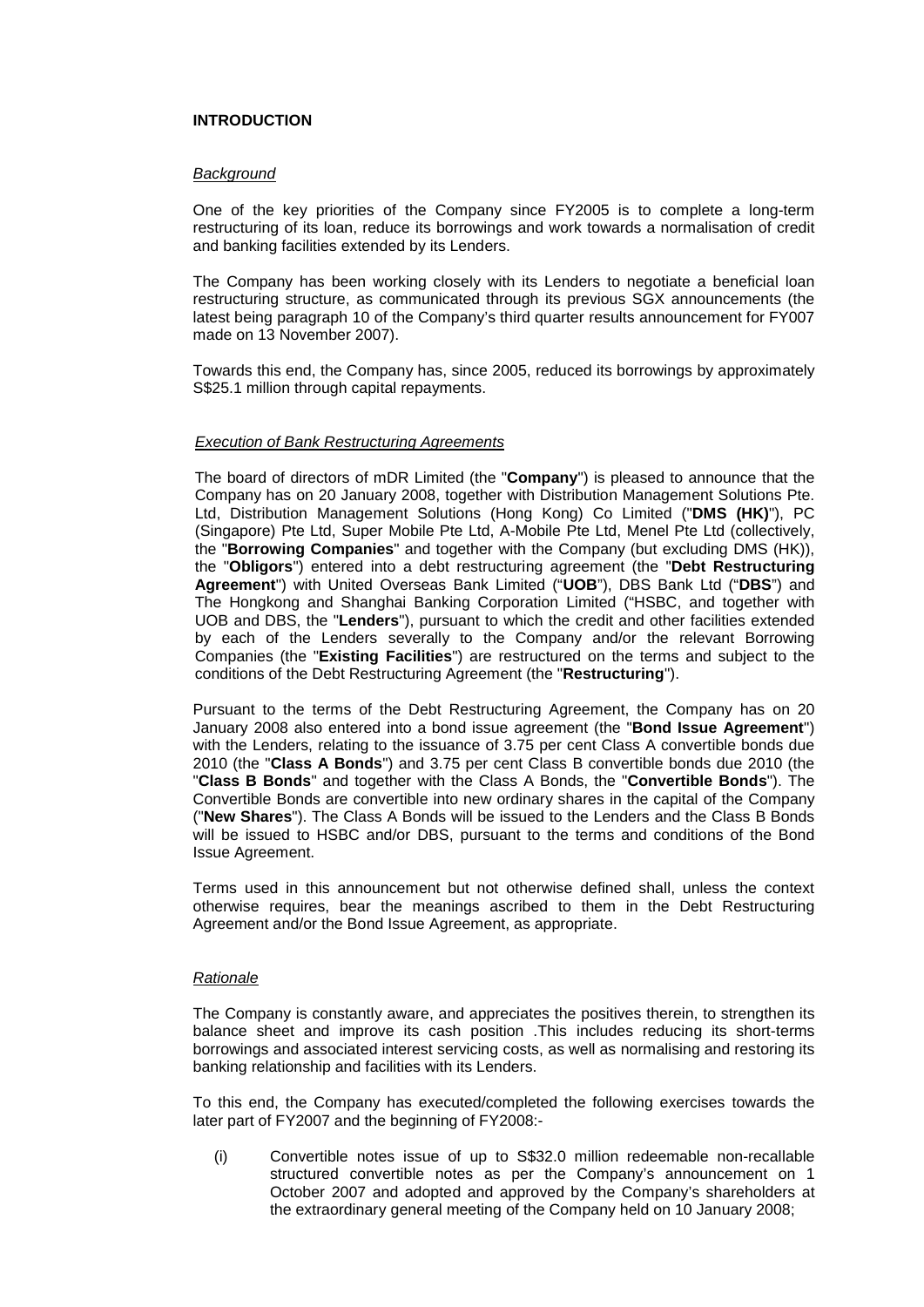- (ii) Placement of 73,500,000 new ordinary shares in the capital of the Company, equivalent to approximately S\$5.0 million , as announced by the Company on 9 October 2007 and completed on 23 October 2007; and
- (iii) Execution of the Debt Restructuring Agreement and Bond Issue Agreement as detailed in this announcement, to reduce the borrowings of the mDR Group (the "**Group**") and re-activate credit facilities.

The board of directors believe that the aforementioned initiatives (i) to (iii) puts the Group in a position to effectively fund current activities and organic growth and at the same time put in place a funding stream that the Group can all upon to undertake investment activities as and when required. Current and potential business partners will be further comforted with the Group's strengthened financial position and ability to evaluate potential and incremental business opportunities.

# 1. **PRINCIPAL TERMS OF THE DEBT RESTRUCTURING AGREEMENT**

The main terms of the Restructuring include the following:

# **(A) Restructuring**

- 1) All principal amounts due and owing by the Company and/or the relevant Borrowing Companies to the Lenders as at the date of the Debt Restructuring Agreement (the "**Commencement Date**") totalling S\$19,061,070.64 *plus* the Singapore Dollar equivalent of HK\$11,143,520.60 *less* S\$89,357 (as held in escrow) are treated as the "**Total Principal Indebtedness**" for the purpose of the Restructuring.
- 2) S\$12,000,000 of the Total Principal Indebtedness (the "**Conversion Debt**") shall be repaid and discharged by way of conversion into Class A Bonds in accordance with the terms of the Bond Issue Agreement. The total Principal Indebtedness *less* the Conversion Debt is treated as the "**Restructured Debt**".
- 3) All liabilities under outstanding Bank Guarantees issued by the Lenders under the Existing Facilities (the "**Contingent Debt**") which become due and payable on or before 28 June 2010 (the "**Crystallised Liabilities**") (less cash collateral held by the relevant Lender as security for the relevant Bank Guarantee) shall be repaid and discharged by way of conversion into Class B Bonds in accordance with the terms of the Bond Issue Agreement.
- 4) Any part of the Contingent Debt which becomes due and payable after 28 June 2010 shall form part of the Restructured Debt.
- 5) (a) Any part of the Contingent Debt which remains unexpired as at Commencement Date (the "**Unexpired Portion**") shall be secured by placing a Singapore Dollar fixed deposit with the relevant Lender in the sum equivalent to such proportion of such part of the Contingent Debt which the Conversion Debt bears to the Total Principal Indebtedness as at Commencement Date.
	- (b) During the Restructuring Period, with the consent of the relevant Lender, any Obligor may reduce, cancel, release or discharge the amount of the Unexpired Portion and the sum of the fixed deposit referred to in paragraph (a) above shall also be reduced, cancelled, released or (as the case may be) discharged accordingly. The relevant excess amount shall be released from the fixed deposit by the relevant Lenders to be redistributed to the Lenders *pro rata* based on the Relevant Proportion.
- 6) On and with effect from the Commencement Date, all outstanding liabilities under the Existing Facilities which form part of the Restructured Debt shall (aa) first be converted to overdraft facilities (with drawn limits of an amount equivalent to the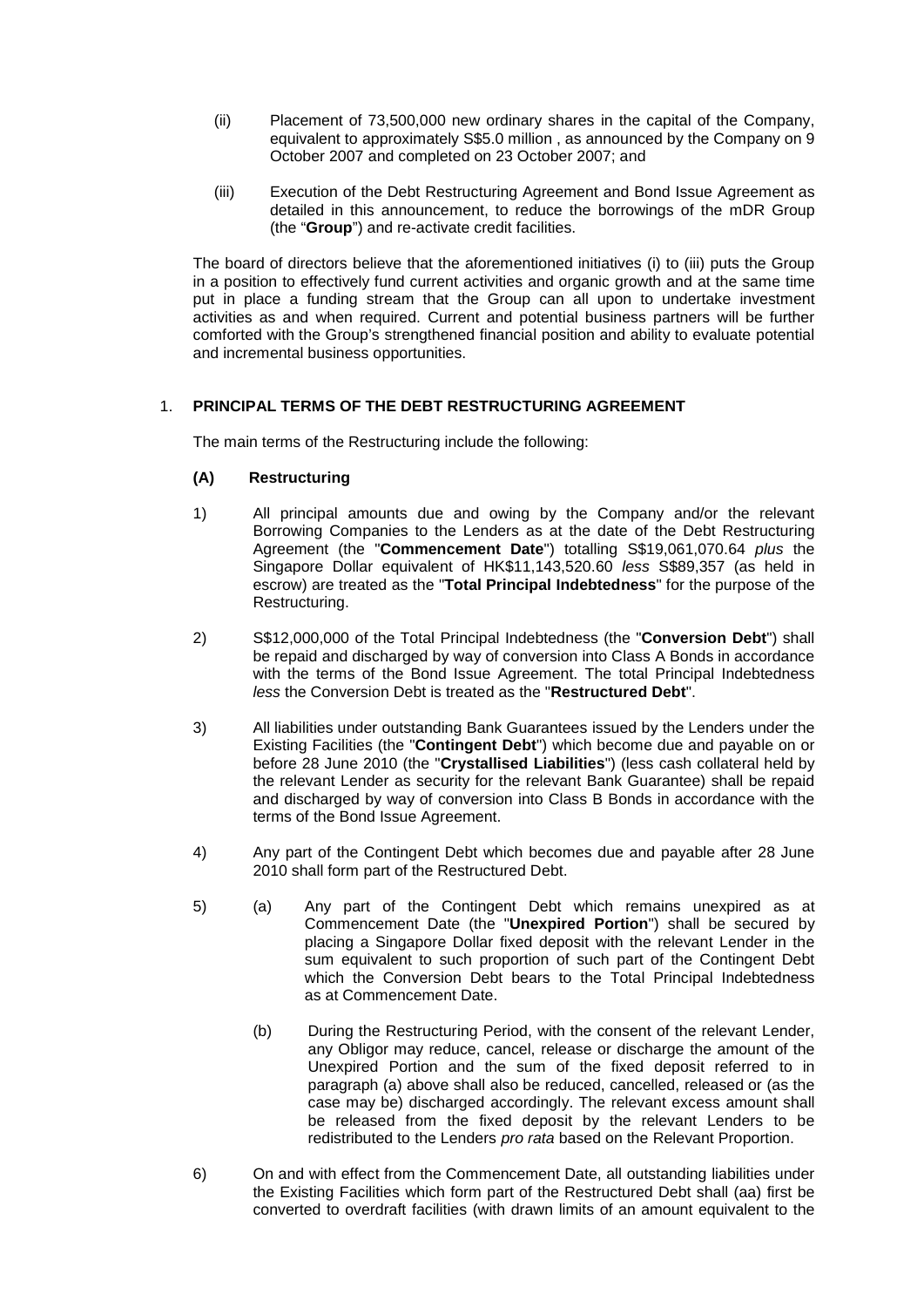Lender's Relevant Proportion of the Restructured Debt) and (bb) thereafter converted to Invoice Financing Facilities in the following manner:

- (a) Each Lender shall, at its own option, be entitled to require the Obligors to effect payment of their portion of one-eighth (1/8) of the Restructured Debt calculated in accordance with the provisions of the Debt Restructuring Agreement on the following payment dates:
	- (i) 30 June 2008;
	- (ii) 31 December 2008;
	- (iii) 30 June 2009; and
	- (iv) 31 December 2009

(collectively, the "**Payment Dates**").

(b) The relevant Obligor shall make the payment referred to in (a) above to the relevant Lender on the respective Payment Dates to reduce the limit of its overdraft facility with the relevant Lender and upon receipt of such payment, the relevant Lender shall grant an Invoice Financing Facility to the relevant Obligor (with a limit of up to the extent of the amount paid pursuant to this paragraph (b)) or (if such a facility has already been granted) increase the limit of such facility by the amount of the payment received).

At the end of the Restructuring Period or when an Event of Default has been declared in accordance with the provisions of the Debt Restructuring Agreement or when an Obligor is wound at any time during the Restructuring Period, the net amount of payments received by a Lender pursuant to paragraph (b) above (being the aggregate of all payments made in reduction of the overdraft facility maintained with each Lender in accordance with paragraph (b) above *less* all outstanding amounts under the Invoice Financing Facility drawn down by the Obligor) shall be redistributed to the between the Lenders based on their Relevant Proportion.

- 7) During the Restructuring Period, the Quarterly Cash Sweep will occur at the end of each financial quarter, commencing no earlier than the financial quarter ending 31 March 2008. The Monitoring Accountant shall procure from the Company the information it requires to review and determine the cash and operational requirements and projections of the Group and thereafter provide the Lenders with a quarterly report. If such report shows that the Group has a positive projected cash position at the end of the 12-month period following the end of the last financial quarter, the Company shall pay or procure such excess cash amounts to be paid to each Lender *pro rata* based on the relevant Proportion in reduction and discharge of the Restructured Debt.
- 8) (a) The rate of interest applicable to the Restructured Debt is the aggregate of one per cent. per annum and the average prime lending rates as quoted by the Lenders and interest shall be paid by the Obligors to the Lenders on the Interest Payment Date.
	- (b) Default Interest shall accrue at a rate which is the aggregate of four per cent. per annum and the average prime lending rates as quoted by the Lenders.
- 9) The Company shall pay to the Lenders a restructuring fee in accordance with Clause 7.3 of the Debt Restructuring Agreement.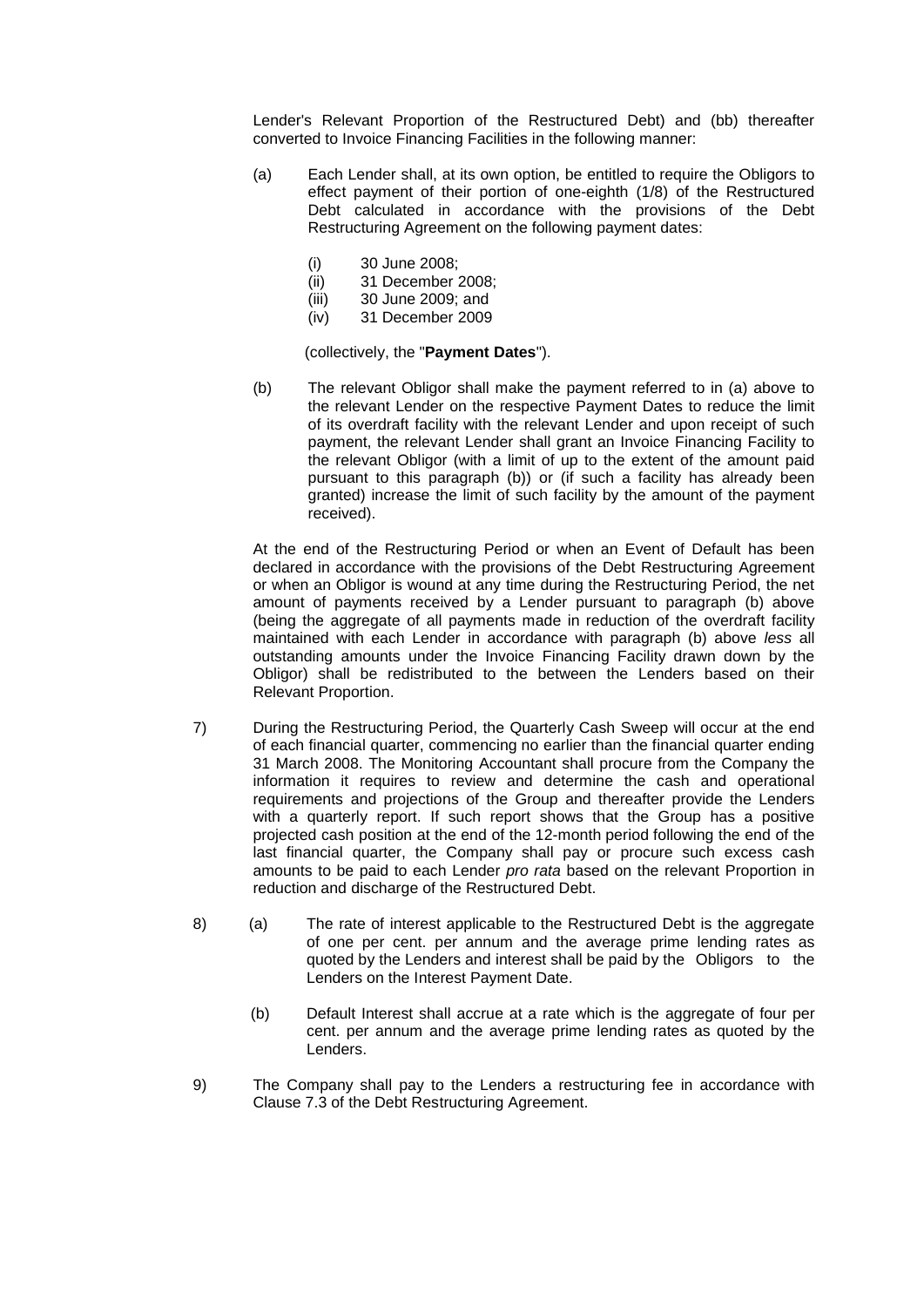### **(B) Covenants**

During the Restructuring Period, the Obligors shall observe certain covenants that are customary in such transactions, including the following:

- 1) (except with the prior written consent of the Lenders) the Company shall:
	- (a) maintain a Consolidated Net Worth for the Group of not less than S\$4,000,000;
	- (b) maintain, as at 31 December 2007, a Group EDITDA of not more than S\$3,000,000 in total consolidated net operating losses based on the full financial year ended 31 December 2007;
	- (c) maintain, at any time after 31 December 2007, a minimum Interest Coverage Ratio of not less than 2:1;
	- (d) maintain a maximum debt-to-equity ratio of not more than 6:1 calculated as at 31 December 2007 based on the full financial year ended 31 December 2007 and for any subsequent period, based on each six (6) month period ending on the date at the end of each six-month (half-yearly) period of the financial year for the Group;
	- (e) not declare or pay any dividends; and
	- (f) ensure that there is no material adverse change in the business or financial condition of the Company.
- 2) (except with the prior written consent of the Lenders or as expressly permitted in accordance with the Debt Restructuring Agreement) the Company shall not and shall procure that each of the Borrowing Companies does not:
	- (a) (save for existing loans and financial arrangements which have been disclosed to the Lenders prior to the Commencement Date) incur any additional loan, advance or other credit facility from any person, corporation, bank or financial institution except for credit incurred on normal arms length commercial terms in the ordinary course of business or inter-company loans in the ordinary course of business;
	- (b) create any encumbrance over its or their assets;
	- (c) incur any liability or issue or give any guarantees or indemnities for the account or on behalf of any person or otherwise become contingently liable for or in connection with any borrowing, obligation or indebtedness of any person save in the ordinary course of business for indebtedness other than for borrowings;
	- (d) enter into or make any commitment in relation to any transaction requiring or involving any capital investment or expenditure or investment in any corporation or assume or incur any liability in relation to anything of a similar nature, which would cause the aggregate capital expenditure or investment by the Company to be in excess of S\$5,000,000 per transaction;
	- (e) repay any debts to its directors, shareholders and associated, affiliated or subsidiary companies other than the inter-company loans in the ordinary course of business; and
	- (f) sell, transfer, assign, lease out, grant licenses over, alienate,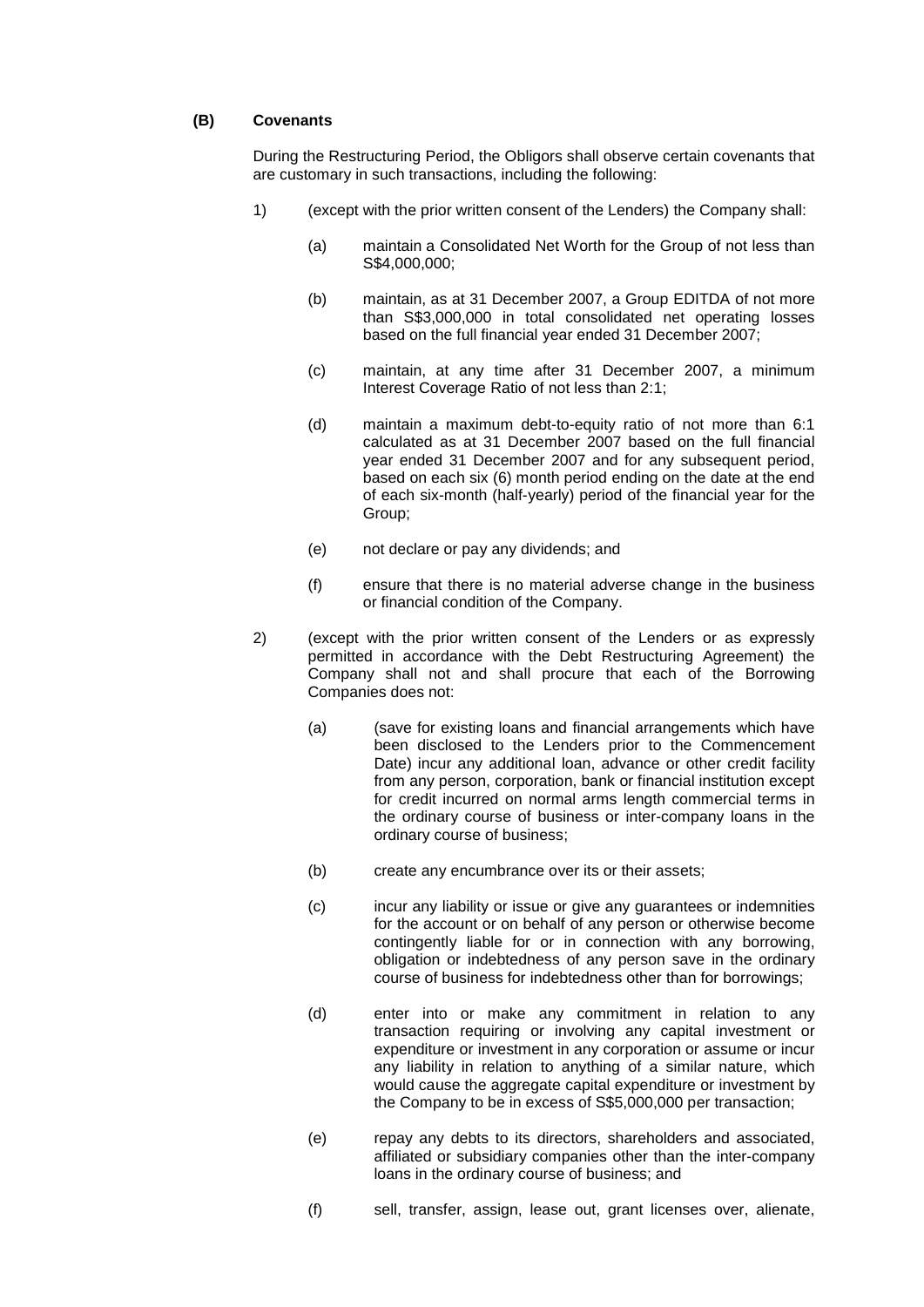lend or otherwise dispose of (whether outright by a sale-andrepurchase or sale-and-lease-back arrangement or otherwise) or cease to exercise direct control over all or any part of its assets which, when either alone or aggregated with all other disposals required to be taken into account under Clause 10.1.2 of the Debt Restructuring Agreement, would have a material adverse effect on the financial condition of the Group taken as a whole, save for disposal of assets in the ordinary course of business and non-core assets in respect of which it shall provide to the Lenders within seven days of disposition of such non-core assets, written details of the disposition of such noncore assets and the basis upon which it arrived at the price for the disposition of such non-core assets.

- 3) (a) no Obligor shall obtain any additional banking and/or credit facilities (the "**Additional Facilities**") without prior written consent from the Lenders, save in accordance with Clause 5.3.1 of the Debt Restructuring Agreement;
	- (b) the Obligors shall give each Lender a first right of refusal to finance trade-related activities in the ordinary course of their business (such facilities to be fully cash collateralised). Any further new additional trade finance facilities and/or an increase in the credit limits of any prior or existing additional trade facilities obtained shall be subject to a Lender's right of first refusal and where the Lenders have declined to exercise their right of first refusal, each Obligor shall not obtain any further new additional trade finance facilities and/or obtain a further increase in the credit limits of any prior or existing additional trade facilities, without first giving each Lender a right of first refusal in respect of such fresh additional trade facilities and/or an increase in the credit limits of any prior or existing additional trade facilities and such right of first refusal shall be exercised by the Lenders in accordance with Clause 5.3.2 of the Debt Restructuring Agreement;
	- (c) upon making any payments under such Additional Facilities referred to in Clause 5.3.1 of the Debt Restructuring Agreement, the Obligors shall make payment to the Lenders of an equivalent proportion of the Restructured Debt to be distributed to each of the Lenders *pro rata* based on the Relevant Proportion, and applied in reduction and discharge of the Restructured Debt. Upon the making of such payment to the Lenders, the respective limits of the overdraft facility and/or Invoice Financing Facilities shall be reduced to the extent of such amount received by the relevant Lender and the Obligors shall not be allowed to make any further drawdowns under the overdraft facility and/or Invoice Financing Facilities to the extent of the amounts received by the Lenders;
	- (d) the Obligors shall furnish the Lenders with all such information as the Lenders may reasonably require regarding the Additional Facilities; and
	- (e) the Obligors shall promptly advise the Lenders of any matters arising out of the Additional Facilities which may adversely affect the Lenders' position or any of the rights of the Lenders under the Debt Restructuring Agreement.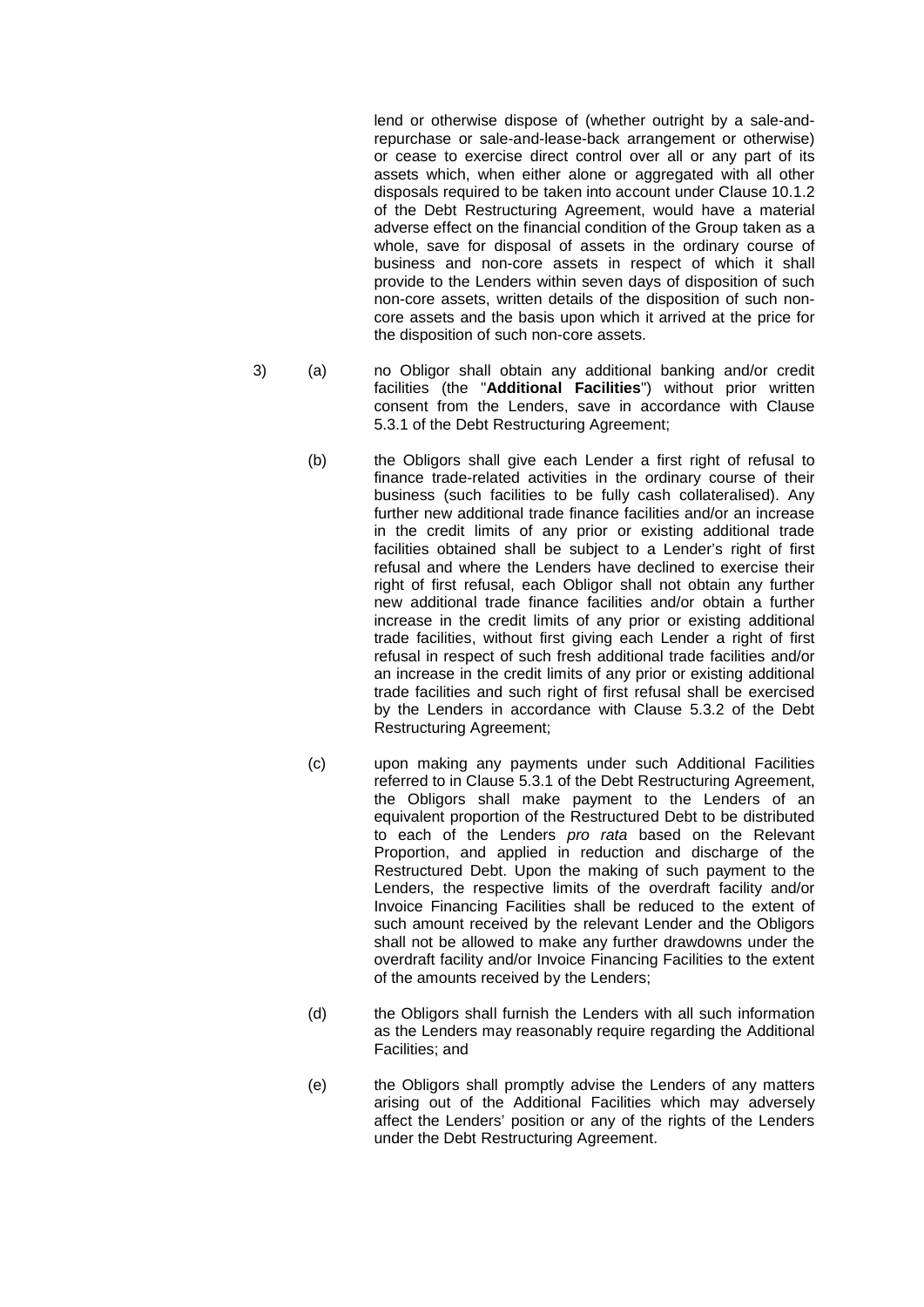# **(C) Events of Default**

The Debt Restructuring Agreement includes the following Events of Default:

- 1) the non-payment by any Obligor of any sum payable under the overdraft facilities and/or the Invoice Financing Facilities and under the terms of the Debt Restructuring Agreement and/or the terms of the Bond Issue Agreement;
- 2) where any representation or warranty made or given by the Obligors under the Debt Restructuring Agreement is incorrect or untrue, ceases to be correct or true, is in any respect considered by the Lenders to be material or is not complied with;
- 3) the breach or non-compliance any Obligor of its material undertakings or obligations under the Debt Restructuring Agreement;
- 4) where Clause 5.6 of the Debt Restructuring Agreement is not complied with;
- 5) the breach or default of the terms of the Bond Issue Agreement or the termination of the Bond Issue Agreement for any reason;
- 6) the application for or entering into of a scheme of arrangement or other composition by the Company with its creditors (other than with the Lenders);
- 7) any Obligor admits that it is insolvent;
- 8) an application for winding up or judicial management is made against the Company or any Obligor which is not frivolous or vexatious;
- 9) execution and/or enforcement proceedings are levied or enforced against any material part of the assets of any Obligor;
- 10) any legal proceeding, administrative or arbitration proceeding, suit or action of any kind whatsoever is instituted against any Obligor which is not frivolous or vexatious in nature, and which, if adversely determined would, materially and adversely affect the ability of such party to perform or observe its material obligations under the Debt Restructuring Agreement;
- 11) any winding up order, judicial management order or other order for a similar form of insolvency administration is made against any Obligor; and
- 12) any event or circumstance which constitutes a material adverse change in the financial position of the Company or the Group and it likely to cause any Obligor to be unable to comply with its obligations under the Debt Restructuring Agreement.

If an Event of Default occurs under paragraphs 2) and 3) above and is not rectified within fourteen (14) days (the "**Rectification Period**") or waived by all the Lenders, the following shall apply:

(a) upon the occurrence of an Event of Default under paragraph 1) above, any of the Lenders may at its discretion, unilaterally issue a written notice to the Obligors to declare an Event of Default and demand for its portion of the Total Indebtedness owing to that Lender by the Obligors, whereupon the Debt Restructuring Agreement shall be terminated and the Total Indebtedness owing to the Lenders by the Obligors under the Debt Restructuring Agreement shall become immediately due and payable and upon receipt of such notice from any Lender hereunder,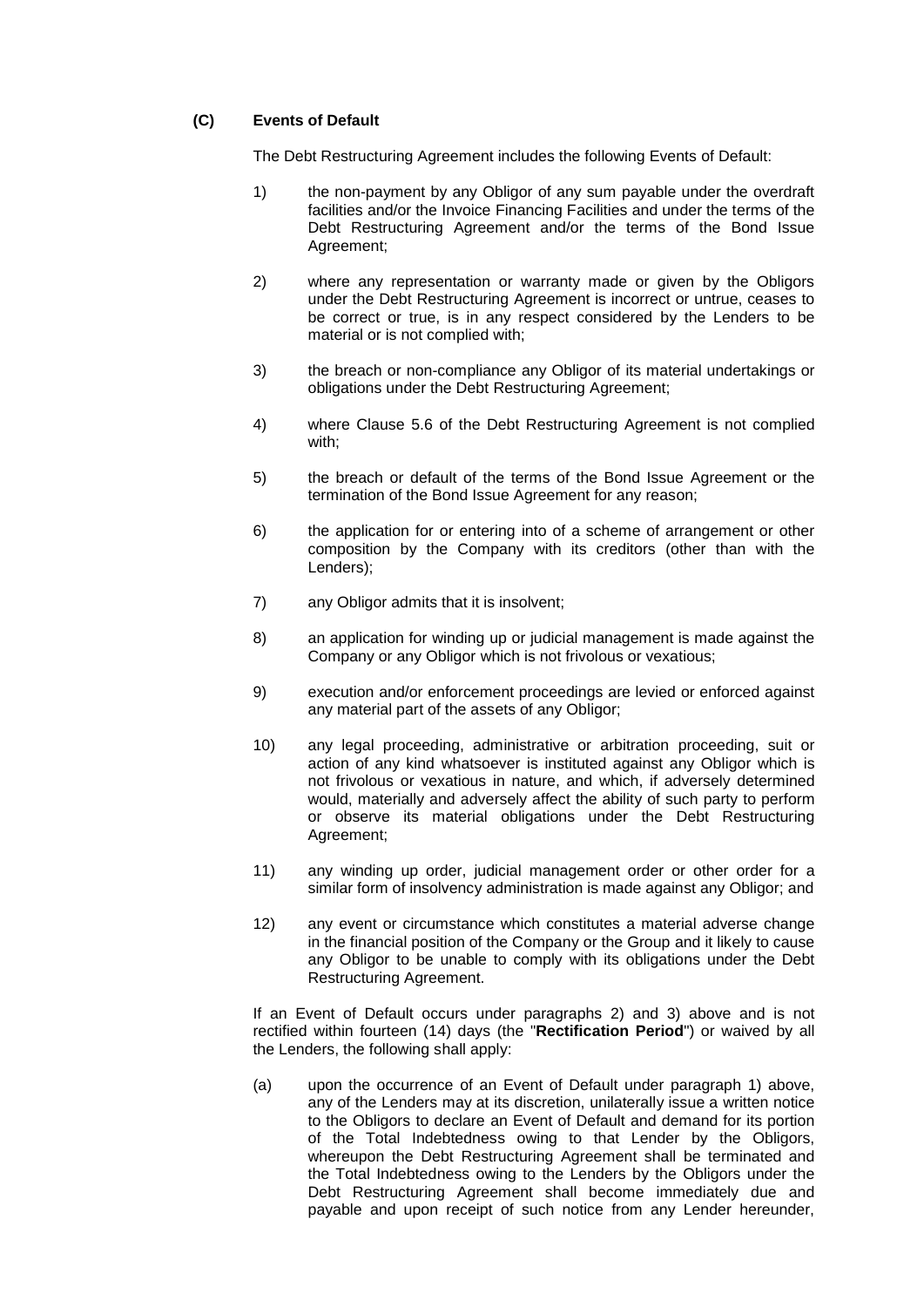each of the Obligors shall immediately provide notice to each of the other Lenders of its receipt of such written notice;

- (b) upon the occurrence of an Event of Default under paragraph 4) above, the Debt Restructuring Agreement shall be automatically terminated and the Total Indebtedness owing to the Lenders by the Obligors under the Debt Restructuring Agreement shall become immediately due and payable;
- (c) upon the occurrence of any other Events of Default under paragraphs 2) and 3) (and where such Event of Default has not been rectified within the Rectification Period and paragraphs 5) to 12), the Lenders (acting collectively and unanimously) may by a written notice given at any time to the Obligors, declare an Event of Default, whereupon the Debt Restructuring Agreement shall be terminated and the Total Indebtedness owing to the Lenders by the Obligors under the Debt Restructuring Agreement shall become immediately due and payable,

*provided always* that where, in accordance with Clauses 4.1.1 and 4.1.2 of the Debt Restructuring Agreement respectively, the Conversion Debt and/or any Crystallised Liabilities has been repaid and discharged upon issuance of the respective Class A Bonds and Class B Bonds to the Lenders under and in accordance with the terms of the Bond Issue Agreement, such Conversion Debt and/or any Crystallised Liabilities shall not form part of the Total Indebtedness for the above purpose.

## **(D) Moratorium**

During the Restructuring Period, except in accordance with the Debt Restructuring Agreement, no Lender shall:

- 1) take any step or commence or continue any legal, insolvency or other proceeding, or exercise any right of set-off, against the Obligors;
- 2) accept any payment or provision of cash collateral to them in respect of any Indebtedness of the Obligors or any member of the Group;
- 3) take any step or action to perfect, enforce or make any demand under any security interest, guarantee, like commitment or similar support in respect of the Total Indebtedness;
- 4) take any action to terminate or cancel any swap or similar hedging arrangement, any guarantee, letter of credit or like commitment in favour of a third party, any foreign exchange facility or any other financial accommodation available to any Obligor as at Commencement Date;
- 5) receive any payment or benefit in reductions or discharge of any Obligor's liabilities:
- 6) amend the terms of (a) the overdraft facilities and Invoice Financing Facilities under the Debt Restructuring Agreement and (b) any Banker's Guarantee; and
- 7) assign of transfer all or any part of its rights or obligations under the Debt Restructuring Agreement unless such assignee or transferee agrees in writing to be bound by the terms of the Debt Restructuring Agreement.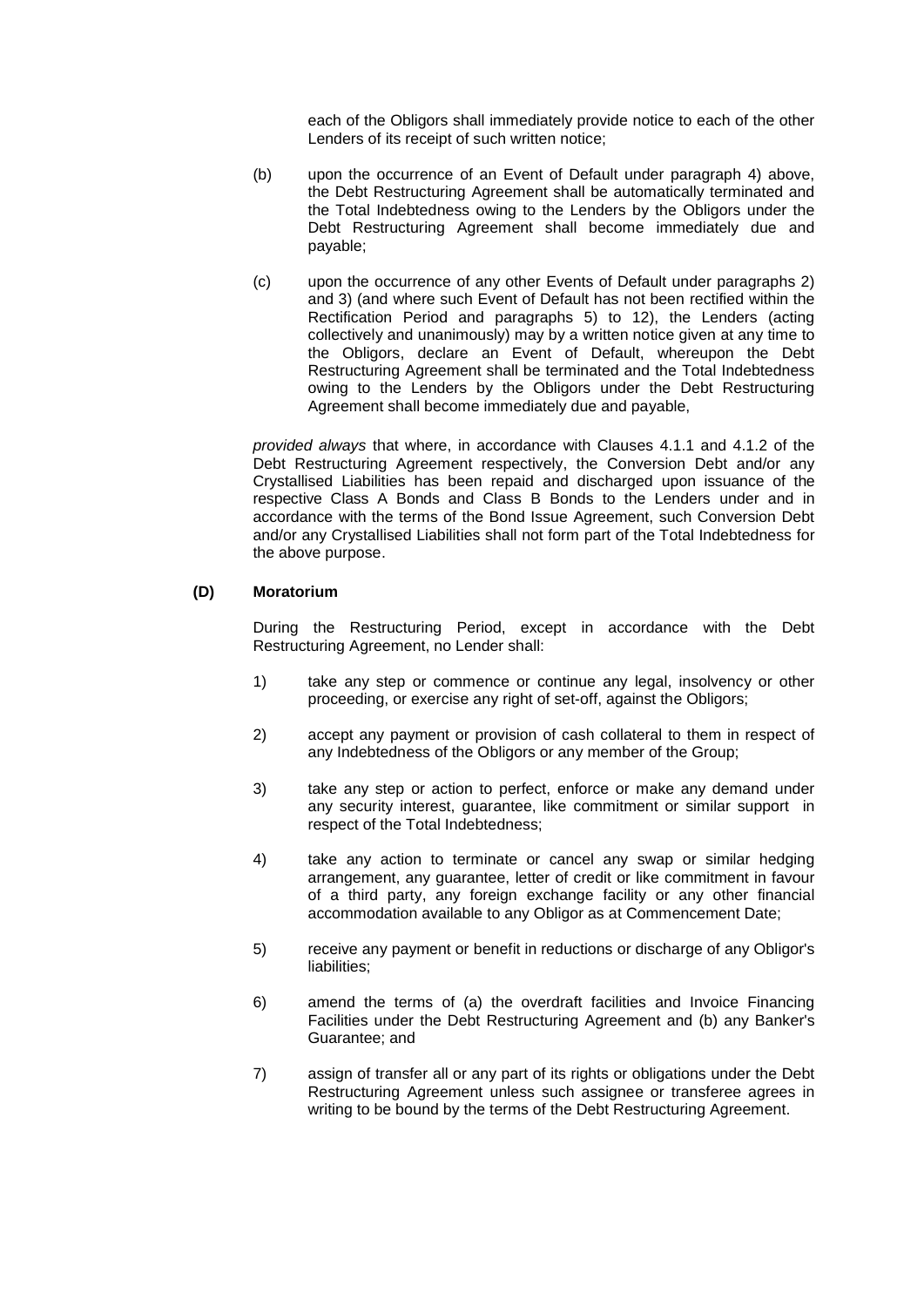## 2. **PRINCIPAL TERMS OF THE CONVERTIBLE BONDS UNDER THE BOND ISSUE AGREEMENT**

The principal terms and conditions of the Convertible Bonds (the "**Conditions**") are summarised below:

Issue Size : For the Class A Bonds:

S\$12,000,000 in aggregate principal amount of Class A Bonds issued to the Lenders in their respective Relevant Proportions (as defined in the Debt Restructuring Agreement).

#### For the Class B Bonds:

Upon the occurrence of the HSBC Specified Event (as defined below), such principal amount of Class B Bonds equivalent to the Singapore Dollar equivalent (as determined in the manner set out in Clause 4.1.2 of the Debt Restructuring Agreement) of the unsecured portion of the HSBC Guarantee (as defined below) that has become due and payable will be issued to HSBC.

Upon the occurrence of the DBS Specified Event (as defined below), such principal amount of Class B Bonds equivalent to the unsecured portion of the DBS Guarantee (as defined below) that has become due and payable will be issued to DBS.

"**DBS Guarantee**" means the bankers' guarantee in the amount of S\$5,000,000 (or such amount from time to time) issued by DBS pursuant to banking facilities granted by DBS to Distribution Management Solutions Pte Ltd in accordance with the terms of the letters of offer, agreements and other documents entered into prior to the date of the Bond Issue Agreement, of which an amount is unsecured.

"**DBS Specified Event**" means all liabilities under the unsecured portion of the DBS Guarantee owed by Distribution Management Solutions Pte Ltd to DBS becoming due and payable, and such liabilities having been assigned to or otherwise assumed by the Company on or before 28 June 2010.

"**HSBC Guarantee**" means the bankers' guarantee in the amount of AUD134,985.60 (or such amount from time to time) issued by HSBC pursuant to banking facilities granted by HSBC to the Company in accordance with the terms of the letters of offer, agreements and other documents entered into prior to the date of the Bond Issue Agreement, of which an amount is unsecured.

"**HSBC Specified Event**" means all liabilities under the unsecured portion of the HSBC Guarantee owed by the Company to HSBC becoming due and payable on or before 28 June 2010.

### Issue Price : For the Class A Bonds:

100 per cent. of the principal amount of the Class A Bonds.

#### For the Class B Bonds:

100 per cent. of the principal amount of the Class B Bonds.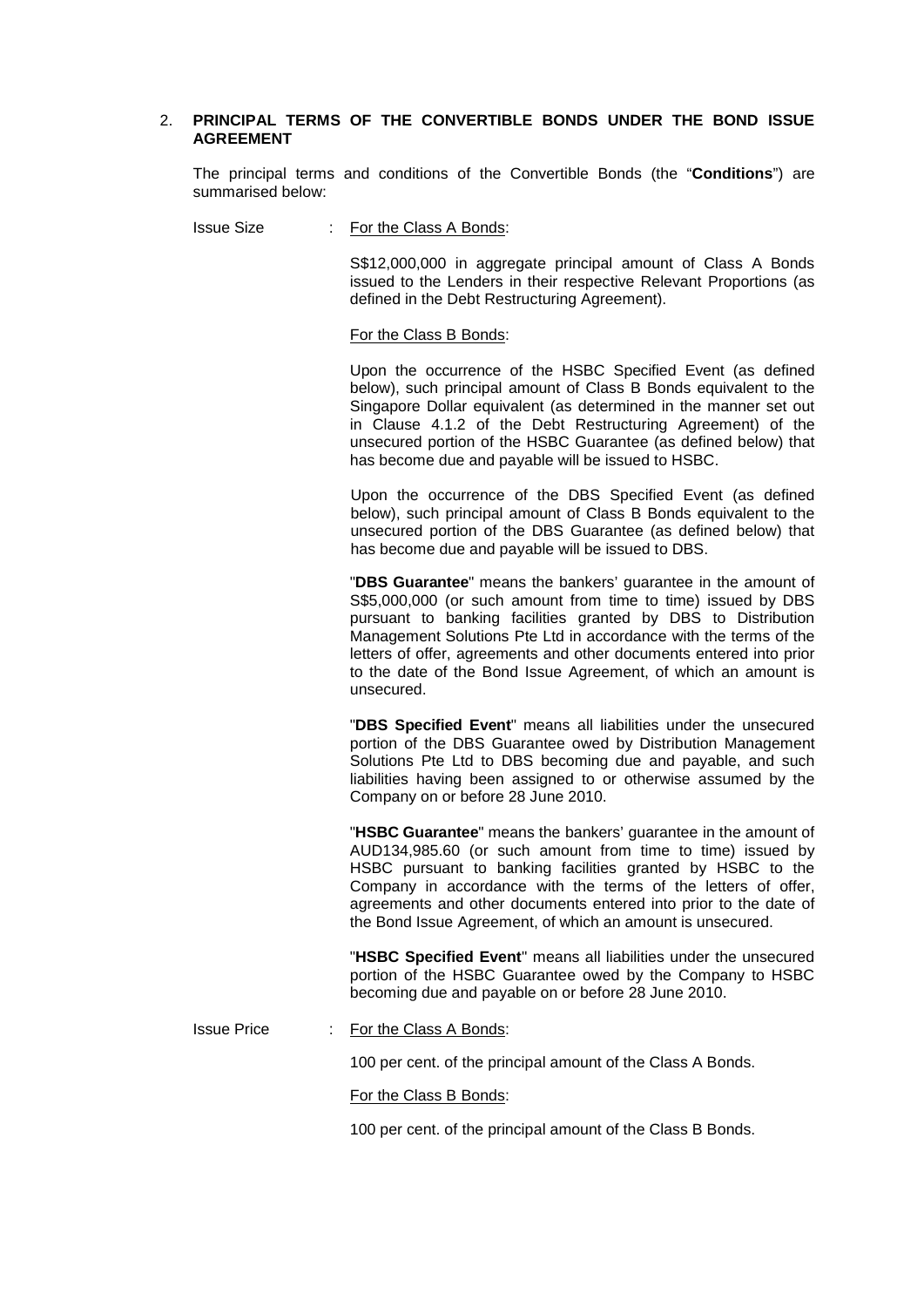| Settlement and | For the Class A Bonds:                                                                                                                                                                                                                                                                                                                                                                                                                                                                                                                                                                                                                                                                                        |  |  |
|----------------|---------------------------------------------------------------------------------------------------------------------------------------------------------------------------------------------------------------------------------------------------------------------------------------------------------------------------------------------------------------------------------------------------------------------------------------------------------------------------------------------------------------------------------------------------------------------------------------------------------------------------------------------------------------------------------------------------------------|--|--|
| Payment        | Subject to the fulfilment of the conditions of the Bond Issue<br>Agreement, each Lender's respective portion of the Conversion<br>Debt (as defined below) shall be deemed to have been applied<br>towards and set off against the aggregate principal amount of the<br>Class A Bonds issued to it, as payment by such Lender to the<br>Company for the issuance of such Class A Bonds to it.                                                                                                                                                                                                                                                                                                                  |  |  |
|                | "Conversion Debt" means S\$12,000,000 of the Total Principal<br>Indebtedness (as defined in the Debt Restructuring Agreement)<br>owed or assumed by the Company.                                                                                                                                                                                                                                                                                                                                                                                                                                                                                                                                              |  |  |
|                | For the Class B Bonds:                                                                                                                                                                                                                                                                                                                                                                                                                                                                                                                                                                                                                                                                                        |  |  |
|                | Subject to the fulfilment of the conditions of the Bond Issue<br>Agreement, all liabilities under the unsecured portion of the HSBC<br>Guarantee owed by the Company to HSBC or all liabilities under<br>the unsecured portion of the DBS Guarantee owed by Distribution<br>Management Solutions Pte Ltd to DBS and which have been<br>assigned to or otherwise assumed by the Company (as the case<br>may be) shall be deemed to have been applied towards and set off<br>against the aggregate principal amount of the Class B Bonds to be<br>issued to HSBC or DBS (as the case may be), as payment by<br>HSBC or DBS (as the case may be) to the Company for the<br>issuance of such Class B Bonds to it. |  |  |

- Interest : The Convertible Bonds will bear interest at the rate of 3.75 per cent. per annum.
- Conversion Price : The initial conversion price for each New Share will be equal to S\$0.05 or such price representing a ten per cent (10%) discount to the volume weighted average market price for ordinary shares of the Company traded on the Singapore Exchange Securities Trading Limited (the "**SGX-ST**") for the five (5) Trading Days immediately preceding the date of the Conversion Notice, whichever is the lower. The initial conversion price will be subject to adjustment in accordance with the Conditions upon the occurrence of certain events, including (i) any alteration to the number of issued shares in the Company as a result of consolidation, subdivision or reclassification, (ii) any issue of shares by the Company by way of capitalisation of profits or reserves, (iii) any Capital Distribution by the Company to its shareholders, (iv) any issue of shares or other securities by way of rights, options, warrants or other rights to subscribe for or purchase any shares in the Company, and (v) any issue wholly for cash of shares, or issue or grant options, warrants or other rights to subscribe for or purchase shares in the Company at a price per share which is less than 90.0 per cent. of the Current Market Price on the last Trading Day preceding the date of announcement of the terms of such issue.
- **Conversion** Period : Subject to the Conditions, the Convertible Bonds will be convertible at the option of the holder of the Convertible Bonds, at any time on and after the date of issue of the relevant Convertible Bond up to the close of business on 30 June 2010.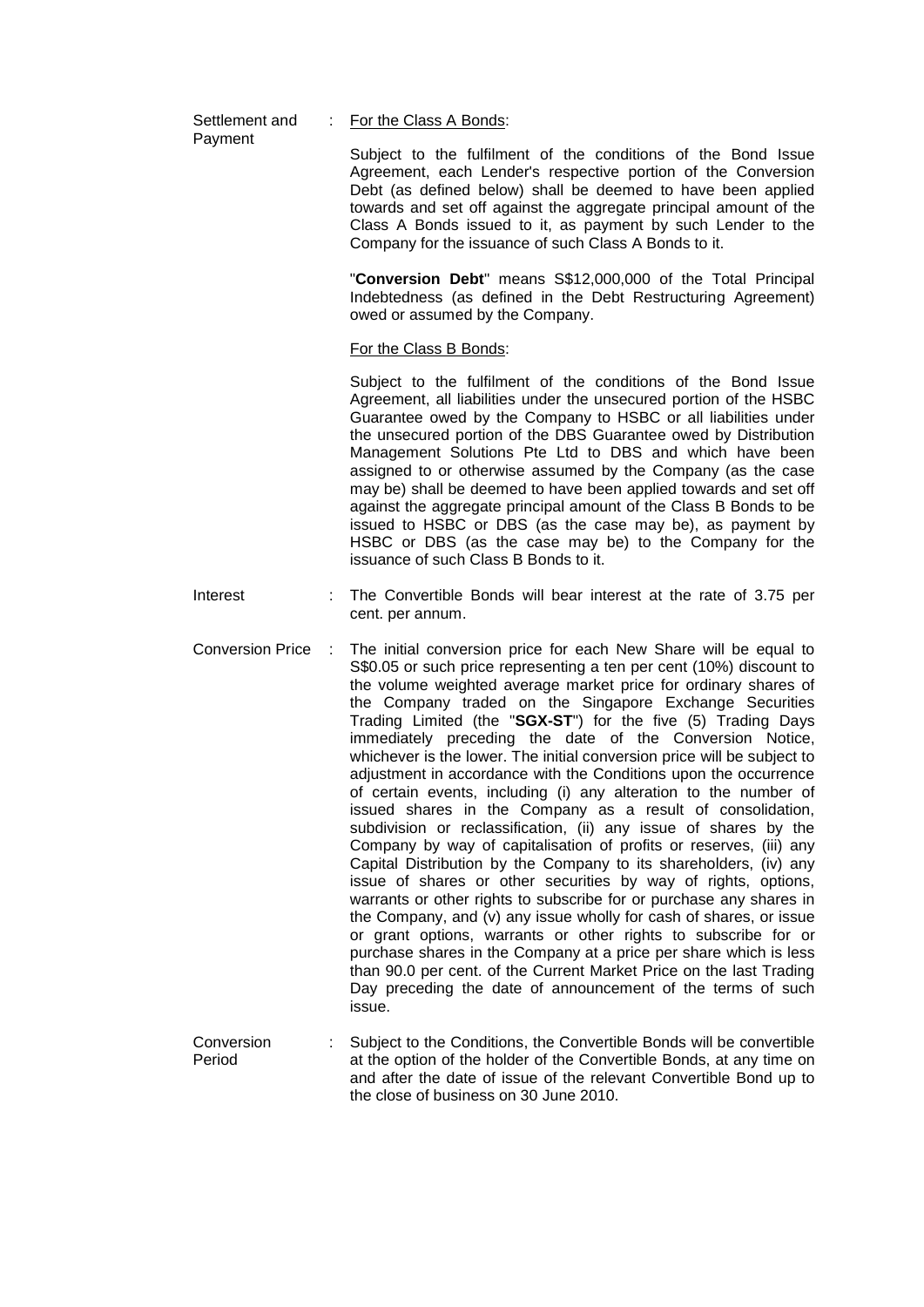- Status of the Convertible Bonds : The Convertible Bonds will at all times rank *pari passu* and without any preference or priority among themselves, and the payment obligations of the Company under the Convertible Bonds rank at least *pari passu* with all other unsecured obligations (other than subordinated obligations and priorities created by law) of the Company.
- Status of New Shares : The New Shares will rank *pari passu* in all respects with all other existing ordinary shares of the Company. Save as otherwise set forth in the Conditions, a holder of New Shares shall not be entitled to any rights the record date for which precedes the relevant Registration Date.
- Maturity Date and Redemption of the **Convertible Bonds** : Unless previously redeemed, converted or purchased and cancelled as provided in the Conditions, the Company shall redeem the Convertible Bonds on 30 June 2010, at their Redemption Amount.

"**Redemption Amount**" means the aggregate of the principal amount of the relevant Convertible Bonds, all interest accruing thereon and, where applicable, the Break Cost.

"**Break Cost**" means any funding or carrying costs and/or losses in connection with the re-employment of funds during the remainder of any Interest Period (as defined in the Bond Issue Agreement) or such other period when moneys remain unpaid.

Redemption at the Option of the : For the Class A Bonds only:

**Convertible** Bonds:

Holders of the The holders of the Class A Bonds (the "**Class A Bondholders**") shall have the right (but not the obligation) to require the Company to redeem such proportion of the Class A Bonds set out in the manner below on the following dates respectively:

| Date               | <b>Principal Amount of Class A Bonds</b><br>to be redeemed                                                                                                                                               |  |  |
|--------------------|----------------------------------------------------------------------------------------------------------------------------------------------------------------------------------------------------------|--|--|
| 31 December 2008 : | The lower of:                                                                                                                                                                                            |  |  |
|                    | (i)<br>each Class A Bondholder's Proportion<br>(as defined below) of S\$2,000,000 of<br>the aggregate principal amount of the<br>Class A Bonds; and                                                      |  |  |
|                    | (ii) the entire principal amount of the<br>Class A Bonds issued<br>by<br>the<br>Company and which are held by such<br>Class A Bondholder and which have<br>not already been redeemed<br>or<br>converted. |  |  |
| 30 June 2009 :     | The lower of:                                                                                                                                                                                            |  |  |
|                    | (i)<br>each Class A Bondholder's Proportion<br>of S\$2,000,000 of the aggregate<br>principal amount of the Class A<br>Bonds; and                                                                         |  |  |
|                    | (ii) the entire principal amount of the<br>Class A<br>Bonds issued<br>by<br>the<br>Company and which are held by such<br>Class A Bondholder and which have                                               |  |  |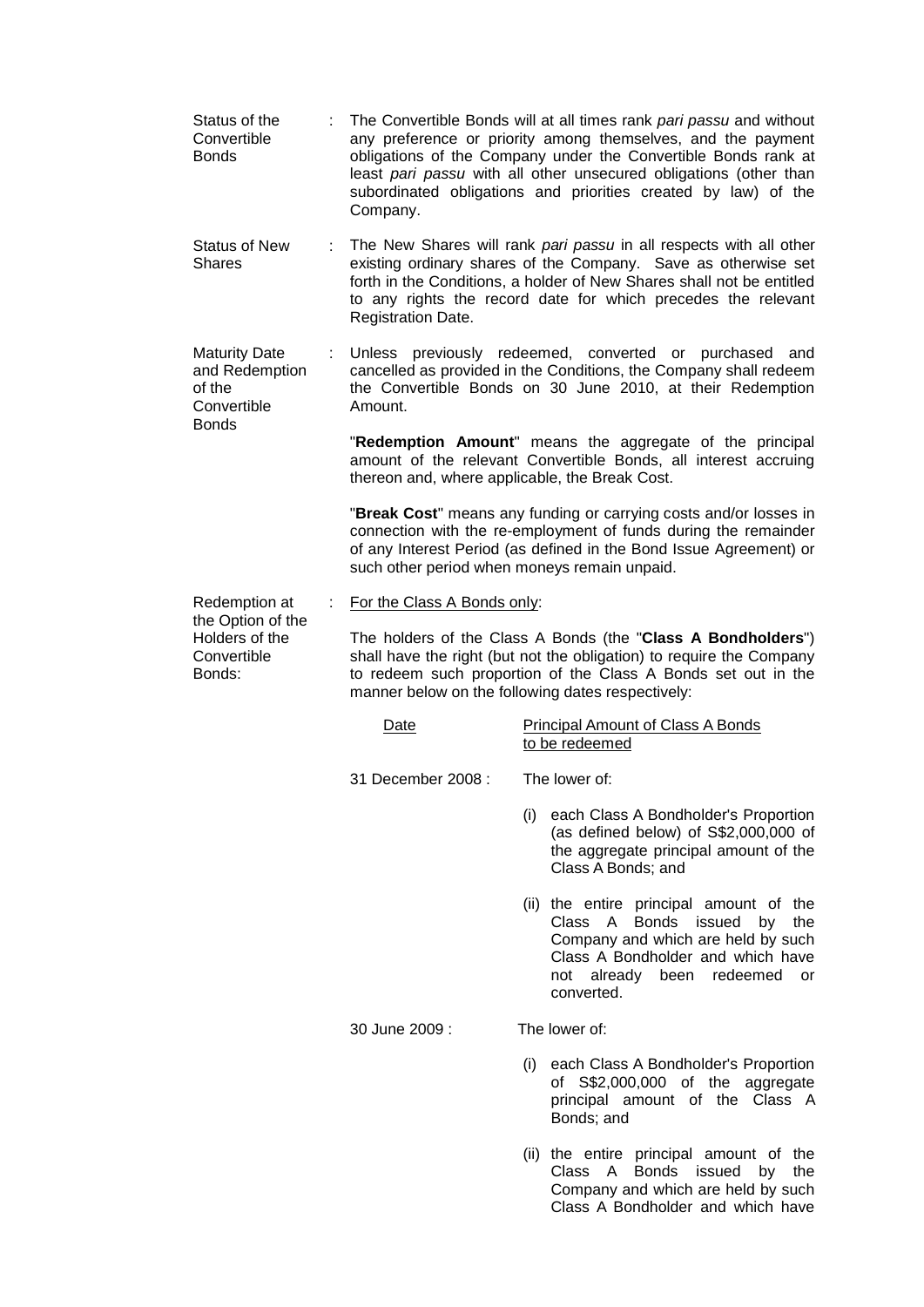not already been redeemed or converted.

- 31 December 2009 : The lower of:
	- (i) each Class A Bondholder's Proportion of S\$4,000,000 of the aggregate principal amount of the Class A Bonds; and
	- (ii) the entire principal amount of the Class A Bonds issued by the Company and which are held by such Class A Bondholder and which have not already been redeemed or converted.

30 June 2010 : The lower of:

- (i) each Class A Bondholder's Proportion of S\$4,000,000 of the aggregate principal amount of the Class A Bonds; and
- (ii) the entire principal amount of the Class A Bonds issued by the Company and which are held by such Class A Bondholder and which have not already been redeemed or converted.

In the event that any Class A Bondholder does not exercise its right of redemption in accordance with the above on any of the relevant dates specified, the Company shall be entitled (but not obliged) on each such relevant date to redeem such proportion of such Class A Bondholder's Class A Bonds as set out above. In the event of a redemption of Class A Bonds on each date of redemption hereunder, the Company shall pay to such Class A Bondholder the relevant Redemption Amount in respect of the principal amount of the Bonds redeemed.

"**Class A Bondholder's Proportion**" means, in respect of the Class A Bonds issued by the Company, the proportion representing the aggregate principal amount of such Class A Bonds still held by the relevant Class A Bondholder (which have not already been redeemed or converted) over the total aggregate principal amount of such Class A Bonds held by all Class A Bondholders (which have not already been redeemed or converted).

### For the Class A Bonds and the Class B Bonds:

a. Delisting Put Right

In the event the ordinary shares of the Company cease to be listed or admitted to trading on the SGX-ST or trading in the ordinary shares of the Company on the SGX-ST is halted or suspended for a period exceeding 10 consecutive Trading Days (as defined in the Conditions) each holder of the Convertible Bonds (the "**Bondholder**") shall, subject to the Conditions, have the right, at such Bondholder's option, to require the Company to redeem all (but not less than all) of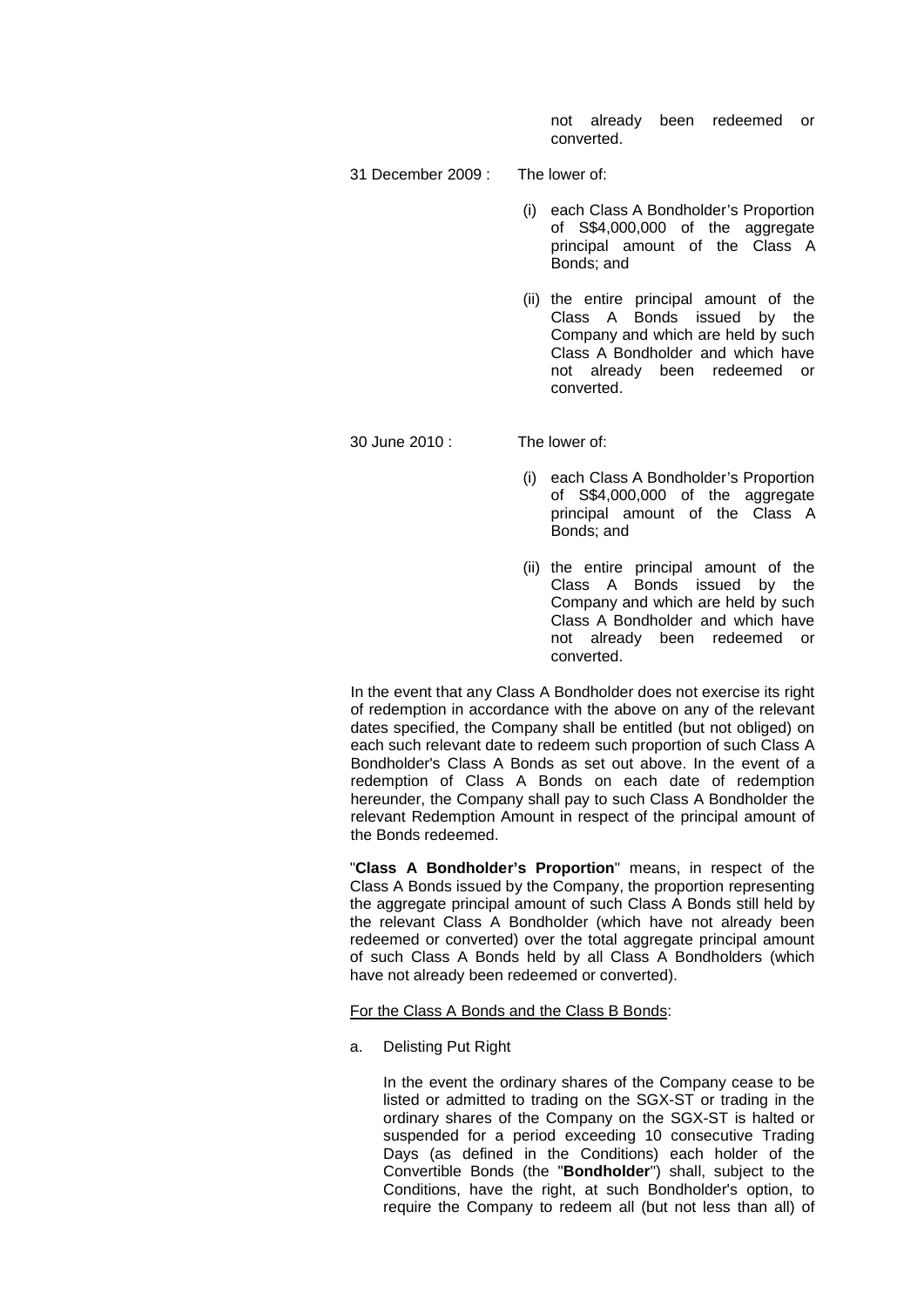such Bondholder's Convertible Bonds at the applicable Redemption Amount.

b. Redemption upon Event of Default

The Company shall redeem a Bondholder's Convertible Bonds by paying the applicable Redemption Amount to such Bondholder forthwith upon its receipt of notice from such Bondholder that its Convertible Bonds are immediately due and repayable due to an Event of Default (as defined in the Conditions, which includes without limitation, any winding up, judicial management or any other insolvency proceedings commenced or a winding up order, judicial management order or any other order for a similar form of insolvency administration being made against the Company).

Transfer of **Convertible Bonds** : Title to the Convertible Bonds passes only by transfer and registration in the register of Bondholders in accordance with the Conditions. The holder of a Convertible Bond will (except as otherwise required by law or ordered by a court of competent jurisdiction) be treated as its absolute owner for all purposes.

Governing Law : Singapore law.

## 3. **NEW SHARES**

### For the Class A Bonds:

The number of New Shares to be allotted and issued by the Company, pursuant to the full conversion of the Class A Bonds, is 240,000,000 New Shares. (Assuming, for illustrational purposes that the conversion price of the Class A Bonds is at S\$0.05 for the principal amount of S\$12,000,000).

### For the Class B Bonds:

Assuming that the full aggregate principal amount of Class B Bonds is issued, the number of New Shares to be allotted and issued by the Company, pursuant to the full conversion of the Class B Bonds, is 103,496,532 New Shares. (Assuming, for illustrational purposes that the conversion price of Class B Bonds is at S\$0.05 for the principal amount of S\$5,174,827).

As such, the total number of New Shares to be allotted and issued by the Company, pursuant to full conversion of the Class A and Class B Bonds, assuming that the conversion price is S\$0.05 for the aggregate amount of S\$17,174,827 is 343,496,532 New Shares.

## 4. **FINANCIAL EFFECTS OF THE CONVERTIBLE BONDS**

For the purposes of illustration, the financial effects of the issue of the Convertible Bonds, based on the audited consolidated financial statements of the Company and its subsidiaries (the "**Group**") as at 31 December 2006, and the unaudited consolidated financial statements of the Group as at 30 September 2007, on the share capital, net tangible assets ("**NTA**"), earnings and net gearing of the Group are as follows: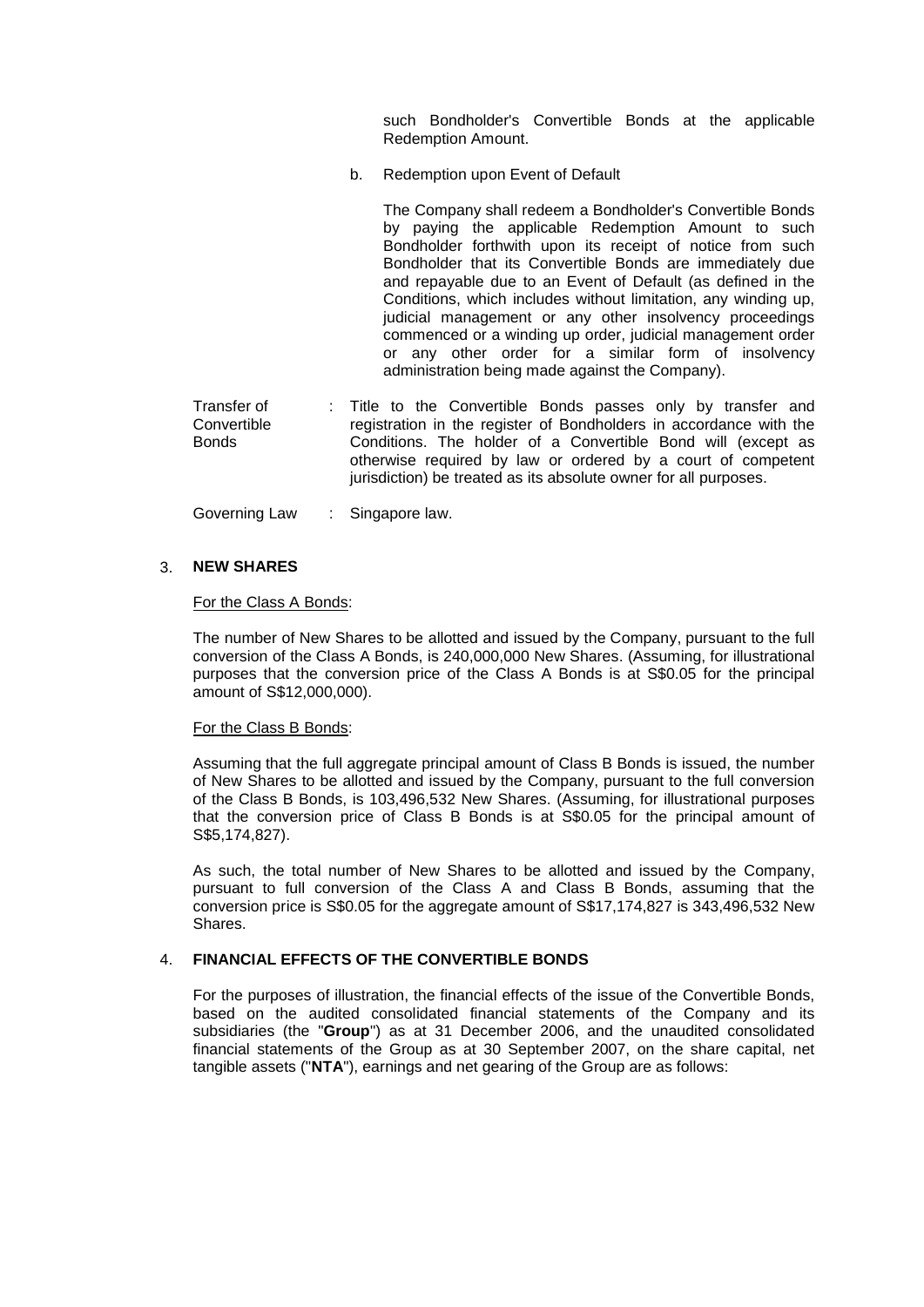# (a) **Share Capital**

|                                                                                                                | The Group and the Company |                       |
|----------------------------------------------------------------------------------------------------------------|---------------------------|-----------------------|
| <b>Number of Shares</b>                                                                                        | 31 Dec 2006<br>('000)     | 30 Sep 2007<br>('000) |
| <b>Before</b><br>of Convertible<br>the<br>issue<br><b>Bonds</b>                                                | 1,539,452                 | 1,614,989             |
| After the full issue of S\$17,174,827 in<br>principal amount of Convertible Bonds<br>but before any conversion | 1,539,452                 | 1,614,989             |
| full f<br>conversion<br>Assuming<br>of<br>the<br>S\$17,174,827 in principal amount of<br>Convertible Bonds     | 1.882.949                 | 1,958,486             |

The number of outstanding share options under the mDR Share Option Scheme 2003 is as follows:

|               | The Company          |                      |
|---------------|----------------------|----------------------|
|               | 31 Dec 2006<br>(000) | 30 Sep2007<br>('000) |
| Share options | 26,755               | 26,022               |

# (b) **NTA**

|                                                                                                                                | <b>The Group</b>         |                          |
|--------------------------------------------------------------------------------------------------------------------------------|--------------------------|--------------------------|
|                                                                                                                                | 31 Dec 2006<br>(S\$'000) | 30 Sep 2007<br>(S\$'000) |
| NTA as reported                                                                                                                | (2, 384)                 | (1,208)                  |
| Estimated issue expenses                                                                                                       | (1,000)                  | (1,000)                  |
| Adjusted NTA after the full issue of<br>S\$17,174,827 in principal amount of<br>Convertible Bonds but before any<br>conversion | (3, 384)                 | (2,208)                  |
| NTA per share (Singapore Cents)                                                                                                |                          |                          |
| Before the issue of the Convertible<br>Bonds                                                                                   | (0.15)                   | (0.07)                   |
| After the full issue of S\$17,174,827 in<br>principal<br>0f<br>Convertible<br>amount<br>Bonds but before any conversion        | (0.22)                   | (0.14)                   |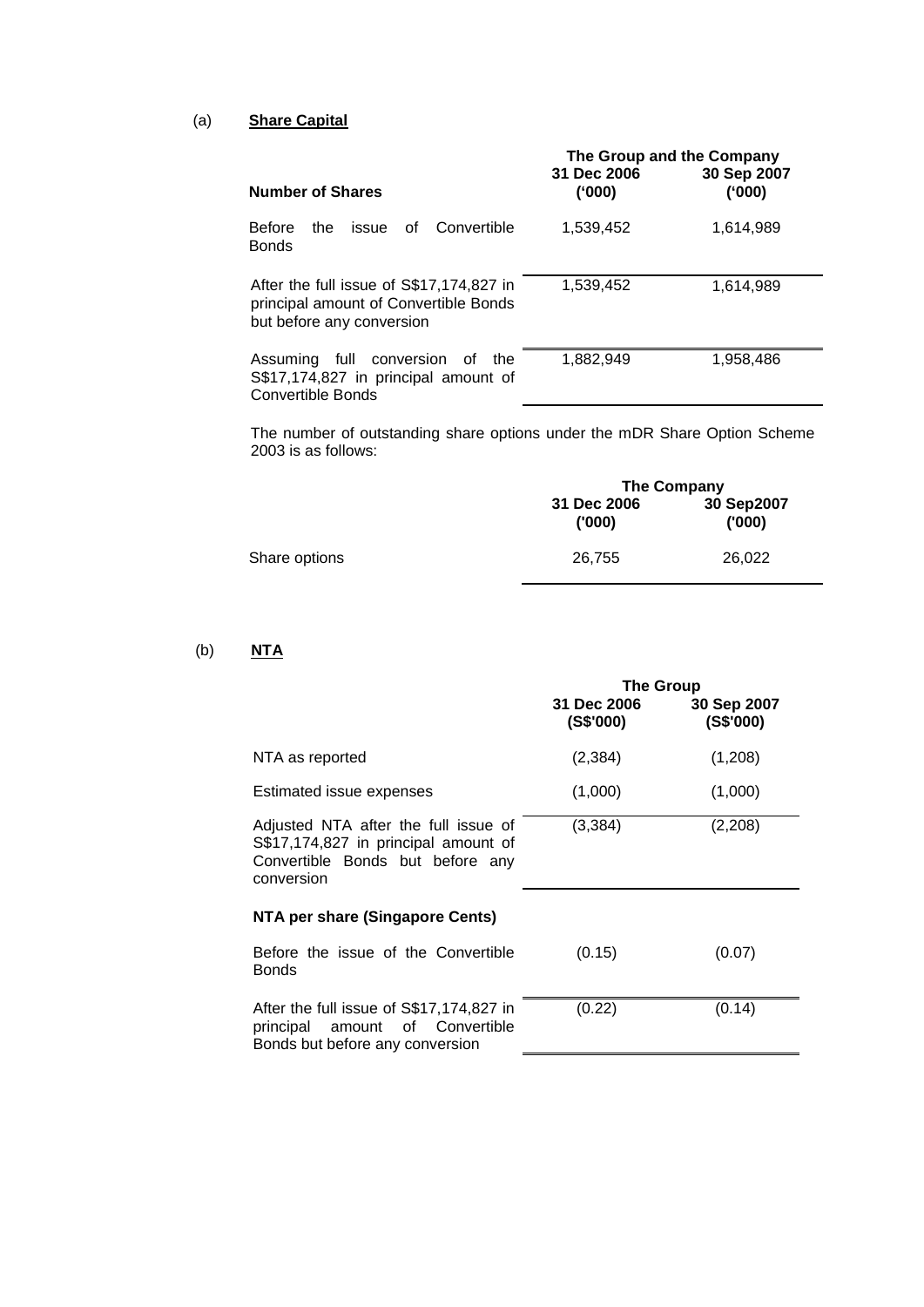Assuming the full conversion of S\$17,174,827 in principal amount of the Convertible Bonds, the effects on the NTA and NTA per share would be as follows:

|                                             | <b>The Group</b>         |                         |
|---------------------------------------------|--------------------------|-------------------------|
|                                             | 31 Dec 2006<br>(S\$'000) | 30 Sep2007<br>(S\$'000) |
| <b>Adjusted NTA</b>                         | 13.791                   | 14.967                  |
| Adjusted NTA per share (S\$)                | 0.01                     | 0.01                    |
| Adjusted NTA per share (Singapore<br>Cents) | 0.73                     | 0.76                    |

## (c) **Earnings**

The interest expense in respect of the Class A Bonds prior to any conversion is estimated to be at the aggregate of 3.75 per cent. interest payable each year and the amortisation of the fair value of the conversion rights recorded on the date of issue, and the interest expense in respect of the Class B Bonds (assuming the Class B Bonds are fully issued) prior to any conversion is estimated to be at the aggregate of 3.75 per cent. interest payable each year and the amortisation of the fair value of the conversion rights recorded on the date of issue. However, it is not possible to quantify the effects of the issue of the Convertible Bonds on the earnings of the Group until the proceeds of the Convertible Bonds have been deployed.

# (d) **Net Gearing**

|                                                                              | <b>The Group</b>                   |                            |
|------------------------------------------------------------------------------|------------------------------------|----------------------------|
| <b>Borrowings</b>                                                            | 31 Dec 2006<br>(S\$'000)           | 30 Sep2007<br>$($ S\$'000) |
| Net borrowings, as reported                                                  | (8,085)                            | (7, 814)                   |
| Estimated issue expenses                                                     | (1,000)                            | (1,000)                    |
| Assuming full crystallisation of the<br><b>Contingent Debt</b>               | (5, 175)                           | (5, 175)                   |
| Assuming full issue of S\$17,174,827<br>of Convertible Bonds                 | 17,175                             | 17,175                     |
| Adjusted net borrowings after issue of<br>S\$17,174,827 of Convertible Bonds | $N.A.$ <sup><math>(1)</math></sup> | N.A. <sup>(1)</sup>        |

*Note (1): The adjusted net borrowings is deemed not applicable because the Group is now in a positive cash position*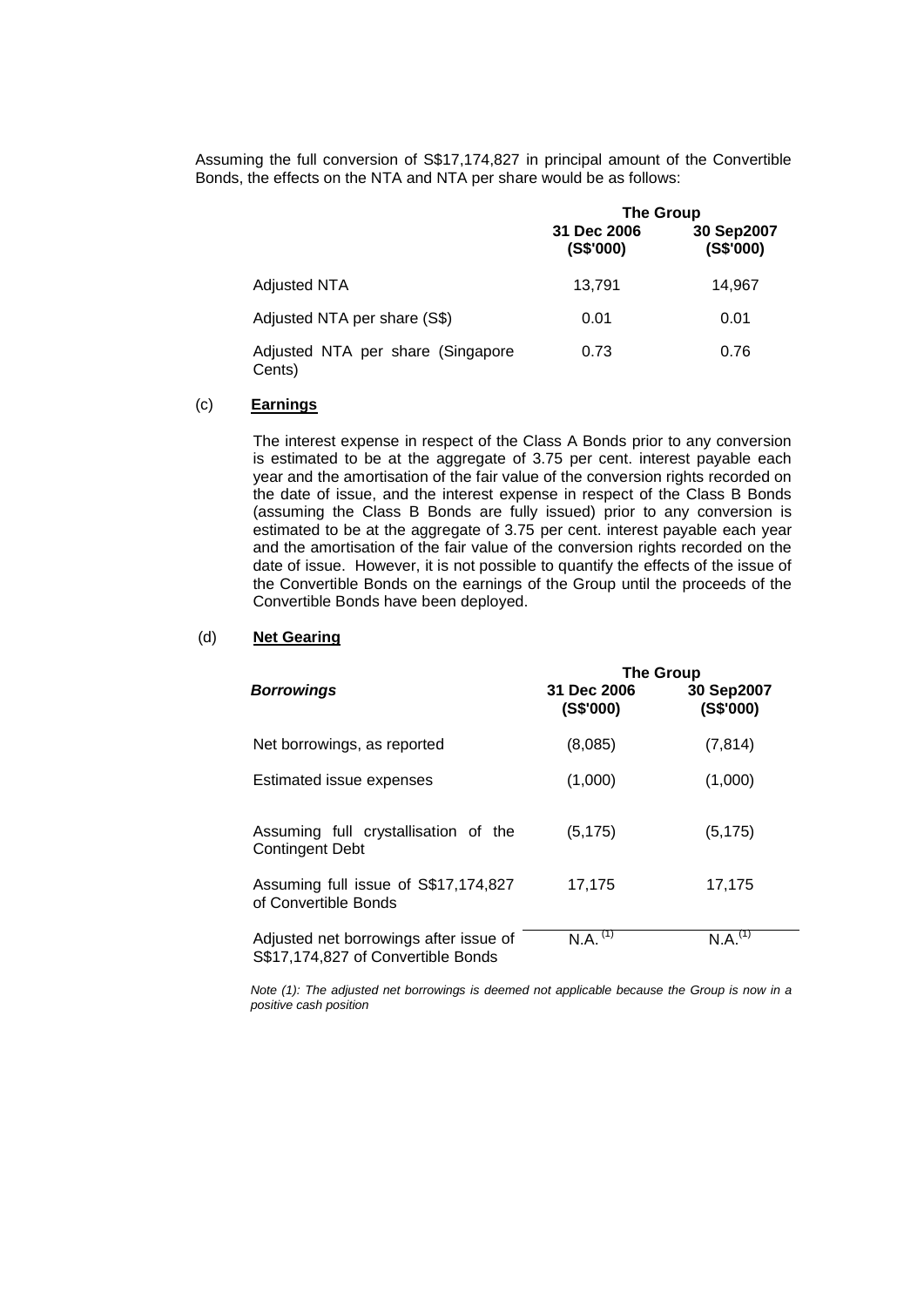|                                                                                                            | <b>The Group</b>         |                         |
|------------------------------------------------------------------------------------------------------------|--------------------------|-------------------------|
|                                                                                                            | 31 Dec 2006<br>(S\$'000) | 30 Sep2007<br>(S\$'000) |
| Total Equity, as reported                                                                                  | 21,439                   | 22,382                  |
| Estimated issue expenses                                                                                   | (1,000)                  | (1,000)                 |
| Adjusted Total Equity after the full<br>issue of S\$17,174,827 of Convertible<br>Bonds (before conversion) | 20,439                   | 21,382                  |
| Net gearing (number of times)                                                                              |                          |                         |
| As reported                                                                                                | 0.38                     | 0.35                    |
| After the full issue of S\$17,174,827 of<br>Convertible<br><b>Bonds</b><br>(before<br>conversion)          | N.A. <sup>(2)</sup>      | N.A. <sup>(2)</sup>     |

*Note (2): The net gearing is deemed not applicable because the Group is now in a positive cash position*

Assuming the full conversion of S\$17,174,827 in principal amount of the Convertible Bonds, the effects on the net gearing of the Group would be as follows:

|                                                                                                                                    | <b>The Group</b>         |                             |
|------------------------------------------------------------------------------------------------------------------------------------|--------------------------|-----------------------------|
|                                                                                                                                    | 31 Dec 2006<br>(S\$'000) | 30 Sep 2007<br>$($ S\$'000) |
| Adjusted net borrowings assuming<br>the full conversion of S\$17,174,827 in<br>principal amount of the Convertible<br><b>Bonds</b> | $N.A.^{(3)}$             | N.A. <sup>(3)</sup>         |
| Adjusted Total Equity assuming the<br>full conversion of S\$17,174,827 in<br>principal amount of the Convertible<br><b>Bonds</b>   | 37,614                   | 38,557                      |
| Net gearing (number of times)                                                                                                      | $N.A^{(3)}$              | $N.A^{(3)}$                 |

*Note (3): Deemed not applicable because Group is in positive cash flow position*

# 5. **INTEREST OF DIRECTORS AND SUBSTANTIAL SHAREHOLDERS**

To the best knowledge and belief of the Company's directors, none of the Company's directors or substantial shareholders have any interest, directly or indirectly in the Debt Restructuring Agreement or the Bond Issue Agreement.